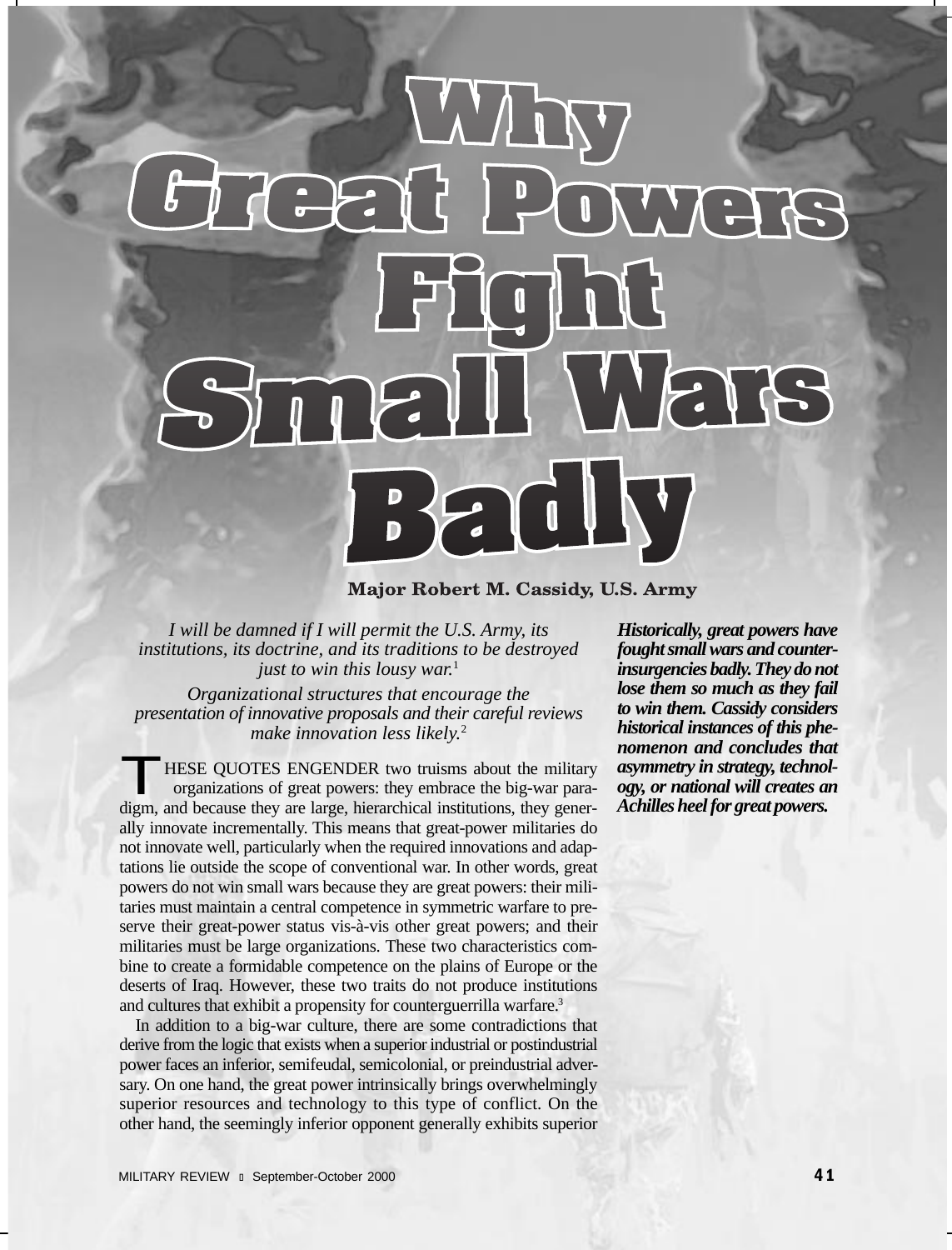*The American Revolution witnessed some of the best unconventional and guerrilla fighting in the history of American warfare. In the Northern Department, irregulars helped bring about the surrender of British Major General Burgoyne's army at Saratoga. . . . In the Southern Department, General Nathanael Greene combined conventional with unconventional tactics to wear down Major General Cornwallis. Greene "developed a capacity to weave together guerrilla operations and those of his regular forces with a skill that makes him not unworthy of comparison with Mao Tse-tung or Vo Nguyen Giap."*

will, demonstrated by a willingness to accept higher costs and to persevere against many odds. "Victory or Death" is not simply a statement on a bumper sticker; it is a dilemma that embodies asymmetric conflicts. The qualitatively or quantitatively inferior opponent fights with limited means for a strategic objective—independence. Conversely, the qualitatively or quantitatively superior opponent fights with potentially unlimited means for limited ends—maintaining some peripheral territory or outpost. Seemingly weaker military forces often prevail over those with superior firepower and technology because they are fighting for survival.<sup>4</sup>

History offers many examples of big-power failures in the context of asymmetric conflict: the Romans in the Teutoburg Forest, the British in the American Revolution, the French in the Peninsular War, the French in Indochina and Algeria, the Americans in Vietnam, the Russians in Afghanistan and Chechnya, and the Americans in Somalia. This list is not entirely homogeneous, and it is important to clarify that the American Revolution, the Peninsular War, and the Vietnam war are examples of great powers failing to win against strategies that combined asymmetric approaches with symmetric approaches.

However, two qualifications are necessary when generalizing great powers' failures in small wars. First, big powers do not necessarily lose small wars; they simply fail to win them. In fact, they often win many tactical victories on the battlefield. However, in the absence of a threat to survival, the big powers' failure to quickly and decisively attain their strategic aim causes them to lose domestic support. Second, weaker opponents must be strategically circumspect enough to avoid confronting the great powers symmetrically in conventional wars.

History also recounts many examples wherein big powers achieved crushing victories over small powers when the inferior sides were injudicious enough to fight battles or wars according to the big-power paradigm. The Battle of the Pyramids and the Battle of Omdurman provide the most conspicuous examples of primitive militaries facing advanced militaries symmetrically. The Persian Gulf war is the most recent example of an outmatched military force fighting according to it opponent's preferred paradigm. The same was true for the Italians' victory in Abyssinia, about which Mao Tse-tung observed that defeat is the inevitable result when semifeudal forces fight positional warfare and pitched battles against modernized forces.<sup>5</sup>

Asymmetric conflict is the most probable form of conflict that the United States may face. Four factors support this probability:

l The Western Powers have the world's most advanced militaries in technology and firepower.

l The economic and political homogenization among the Western Powers precludes a war among them.

l Most rational adversaries in the non-Western world should have learned from the Gulf war not to confront the West on its terms.

l As a result, the United States and its European allies will employ their firepower and technology in the less-developed world against ostensibly inferior adversaries employing asymmetric approaches.

Asymmetric conflict will therefore be the norm, not the exception. Even though the war in Afghanistan departs from the model of asymmetric conflict presented in this article, the asymmetric nature of the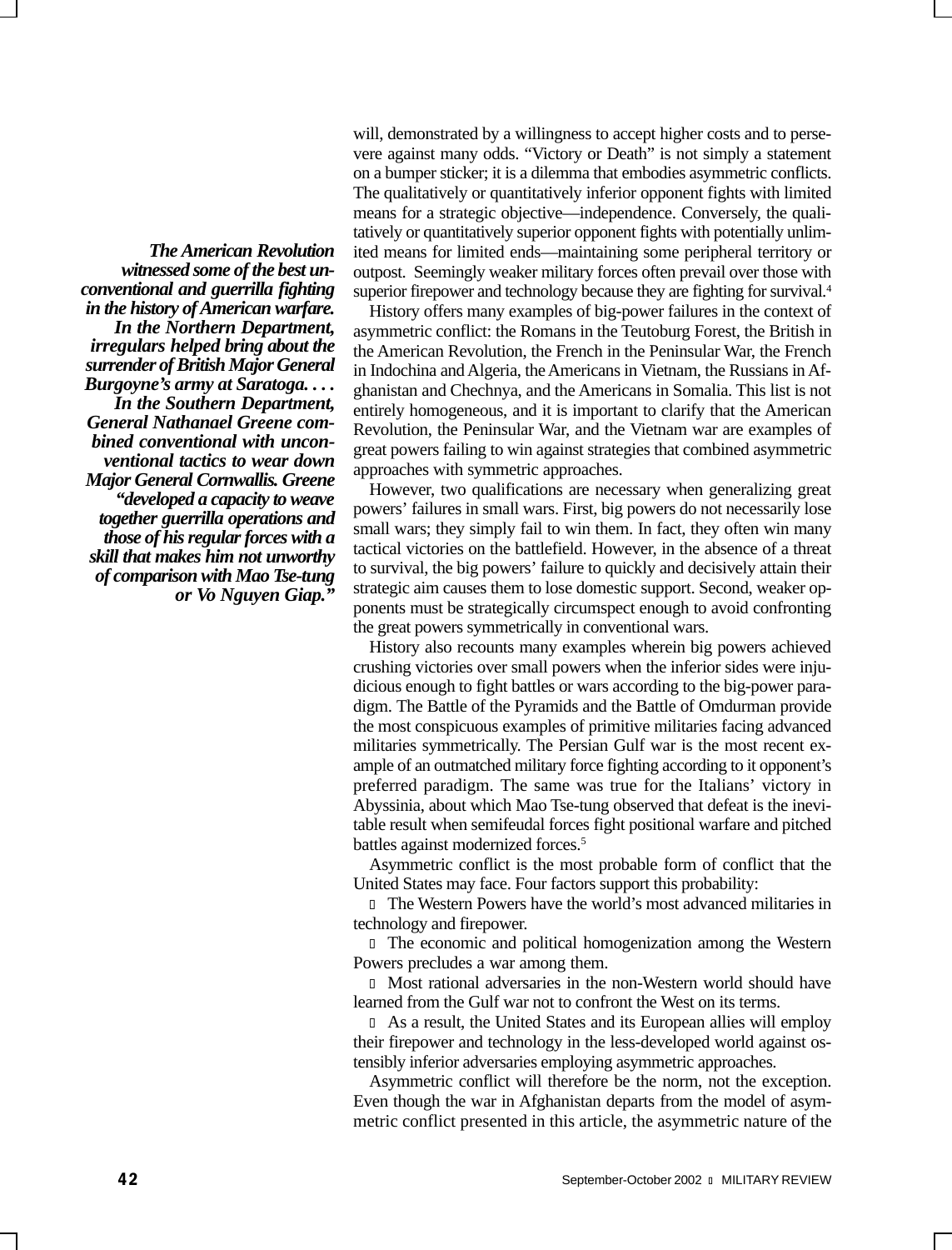

Kommersant

war there only underscores the salience of asymmetric conflicts.<sup>6</sup>

The term "asymmetric conflict" first appeared in a paper as early as 1974, and it has become the strategic term de jour. 7 However, the term "asymmetric" has come to include so many approaches that it has lost its utility and clarity. For example, one article described Japan's World War II direct attack on Pearl Harbor as conventional but its indirect attack against British conventional forces in Singapore as asymmetric. So encompassing a definition diminishes the term's utility. If every type of asymmetry or indirect approach is subsumed within this definition, then what approaches are excluded?

This article circumscribes the scope of asymmetric conflict to analyze conflicts in which either national or multinational superior external military forces confront inferior states or indigenous groups in the latter's territory. Insurgencies and small wars lie within this category, and this article uses both terms interchangeably. Small wars are not big, force-on-force, state-on-state, conventional, orthodox, unambiguous wars in which success is measured by phase lines crossed or hills seized. Small wars are counterinsurgencies and low-intensity conflicts in which ambiguity rules and superior firepower does not necessarily guarantee success.

# Asymmetry in Strategy

*The guerrilla wins if he does not lose. The conventional army loses if it does not win.*<sup>8</sup>

Symmetric wars are total wars wherein there is a zero-sum struggle for survival by both sides—World Wars I and II are the most obvious examples. An asymmetric struggle implies that the war for the indigenous insurgents is total but that it is inherently limited for the great power. This is because the insurgents pose no direct threat to the great power's

*In raw numbers, the Russians employed 230 tanks, 454 armored infantry vehicles, and 388 artillery guns. The Chechens, on the other hand, had 50 tanks, 100 armored infantry vehicles, and 60 artillery guns. Despite Russia's superior weapon systems, the Russians were unable to maneuver the Chechens into a disadvantageous position.*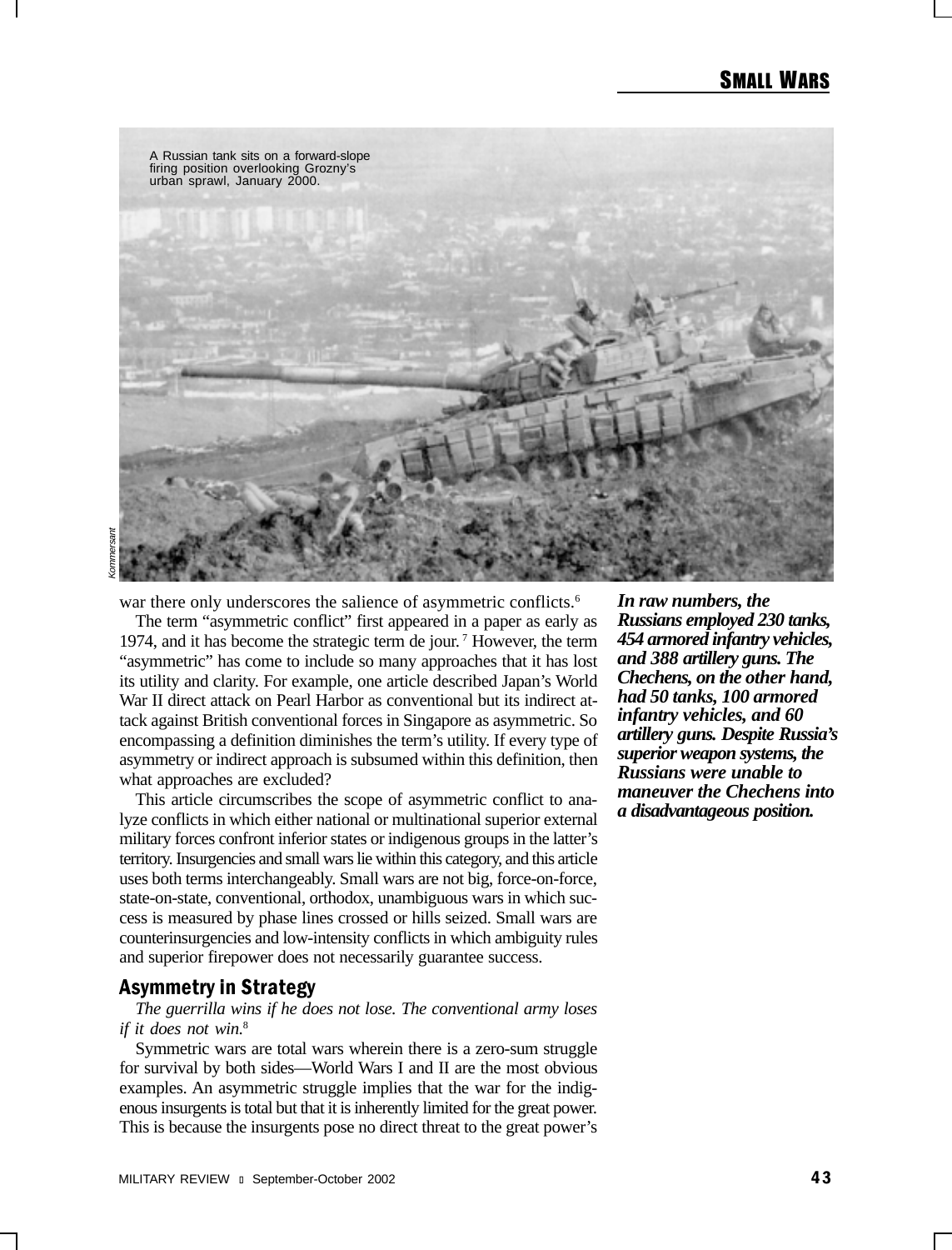*History offers many examples of big-power failures in the context of asymmetric conflict . . . [yet] it is important to clarify that the American Revolution, the Peninsular War, and the Vietnam war are examples of great powers failing to win against strategies that combined asymmetric approaches with symmetric approaches.*

survival. Moreover, for the great power in an asymmetric situation, full military mobilization is neither politically prudent nor militarily necessary. The disparity in military capabilities is so great and the confidence that military power will predominate is so acute that the great power expects victory. However, although the inferior side possesses limited means, its aim is nonetheless the expulsion of the great power. The choice for the underdog is literally victory or death.

After the Continental Army unsuccessfully defended New York in 1776 and Brandywine Creek, Philadelphia, in 1777, Washington was compelled to adopt a Fabian strategy. Fabius Maximus was a Roman consul charged with defending Rome against Hannibal. According to B. H. Liddell Hart, Fabius' strategy "was not merely an evasion of battle to gain time, but calculated for its effect on the morale of the enemy."9 Fabius knew his enemy's military superiority too well to risk a decision in direct battle. Thus, Fabius sought to avoid direct battle against superior Carthaginian-led concentrations and instead protracted the war by "military pin-pricks to wear down the invaders' endurance."<sup>10</sup>

Like Fabius against Hannibal, Washington generally avoided head-on collisions with the British Army. Since Washington's army was limited in personnel, resources, and training, he soon realized that committing his troops to open battle against the British would be disastrous. Washington adopted an indirect strategy of attrition by avoiding general actions against the British main body and concentrating what forces he had against weak enemy outposts and isolated detachments. Washington's plan for victory was to keep the revolution alive by preserving the Continental Army and by exhausting the British will to sustain the fight with raids against peripheral detachments. Washington's political objective was to remove the British from the American colonies, but his military means were so weak that "Washington's hopes had to lie mainly not in military victory but in the possibility that the political opposition in Great Britain might in time force the British Ministry to abandon the conflict."11

The American Revolution witnessed some of the best unconventional and guerrilla fighting in the history of American warfare. In the Northern Department, irregulars helped bring about the surrender of British Major General John Burgoyne's army at Saratoga by conducting unconventional hit-and-run attacks on Burgoyne's flanks and lines of communication. In the Southern Department, General Nathanael Greene combined conventional with unconventional tactics to wear down Major General Lord Charles Cornwallis. Greene "developed a capacity to weave together guerrilla operations and those of his regular forces with a skill that makes him not unworthy of comparison with Mao Tse-tung or Vo Nguyen Giap."12 In part, Greene's strategy stemmed from the shortage of provisions for his regulars and from the presence of partisan bands in the Southern Department.

# Asymmetry in Technology

*For the Chechens an outright military victory was unlikely, so their goal was to inflict as many casualties as possible on the Russian people and erode their will to fight. The Chechens used an 'asymmetric' strategy that avoided battle in the open against Russian armor, artillery, and air power. They sought to even the fight by fight-*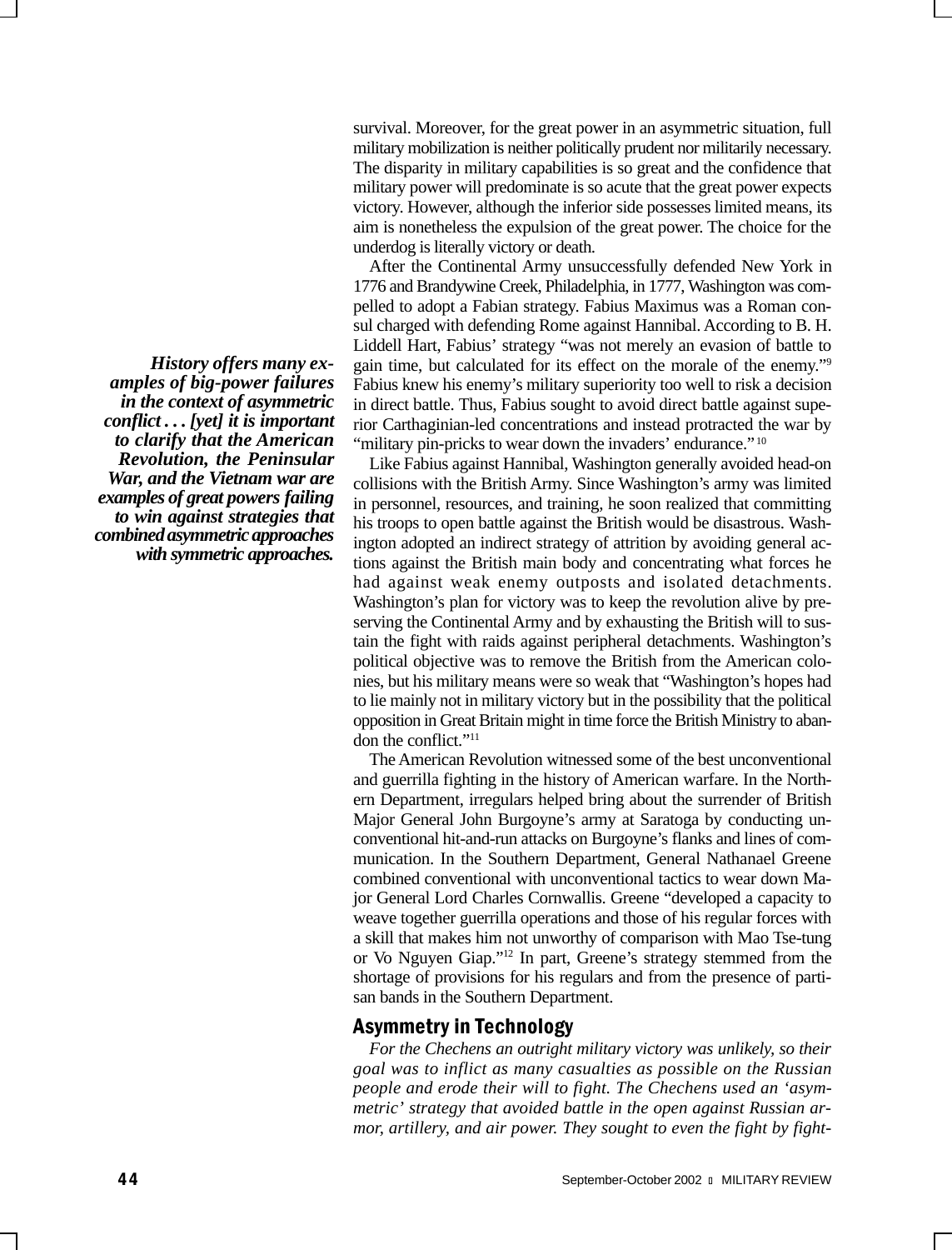

*ing an infantry war. Time and again, the Chechens forced their Russian counterparts to meet them on the urban battlefield where a Russian infantryman could die just as easily.*<sup>13</sup>

Asymmetry in technology stems from a huge disparity in technological and industrial capacities between adversaries in asymmetric conflicts. The disparity inheres in the structure of any conflict that witnesses a peripheral power facing a core power. Not only does conventional military and technological superiority not ensure victory, it may even undermine victory in an asymmetric context. One need only ask a veteran of the 1995 Battle of Grozny how superior numbers and technology fare against a guileful opponent using an asymmetric approach.<sup>14</sup>

The Russian forces that assaulted Grozny on 31 December 1994 were technologically and quantitatively superior to their Chechen defenders. Perhaps the Russian military's perception of its own invulnerability, stemming from a numerical and technological superiority, contributed to the haphazard manner by which it ambled into a beehive of Chechen antiarmor ambushes. In raw numbers, the Russians employed 230 tanks, 454 armored infantry vehicles, and 388 artillery guns. The Chechens, on the other hand, had 50 tanks, 100 armored infantry vehicles, and 60 artillery guns. Despite Russia's superior weapon systems, the Russians were unable to maneuver the Chechens into a disadvantageous position. Despite former Russian Defense Minister Pavel Grachev's claim that he could topple the Dudayev regime in a couple of hours with one *Army Special Forces initially met with some success using proven counterinsurgency techniques such as aggressive small-unit patrolling, intelligence gathering, and winning hearts and minds. . . . Moreover, the U.S. Marines . . . employed similar techniques with their combined actions platoons, achieving local success for most of the war. . . . General Westmoreland's team tended to marginalize both . . .because [they] were inconsistent with his concept of the U.S. Army's way of war.*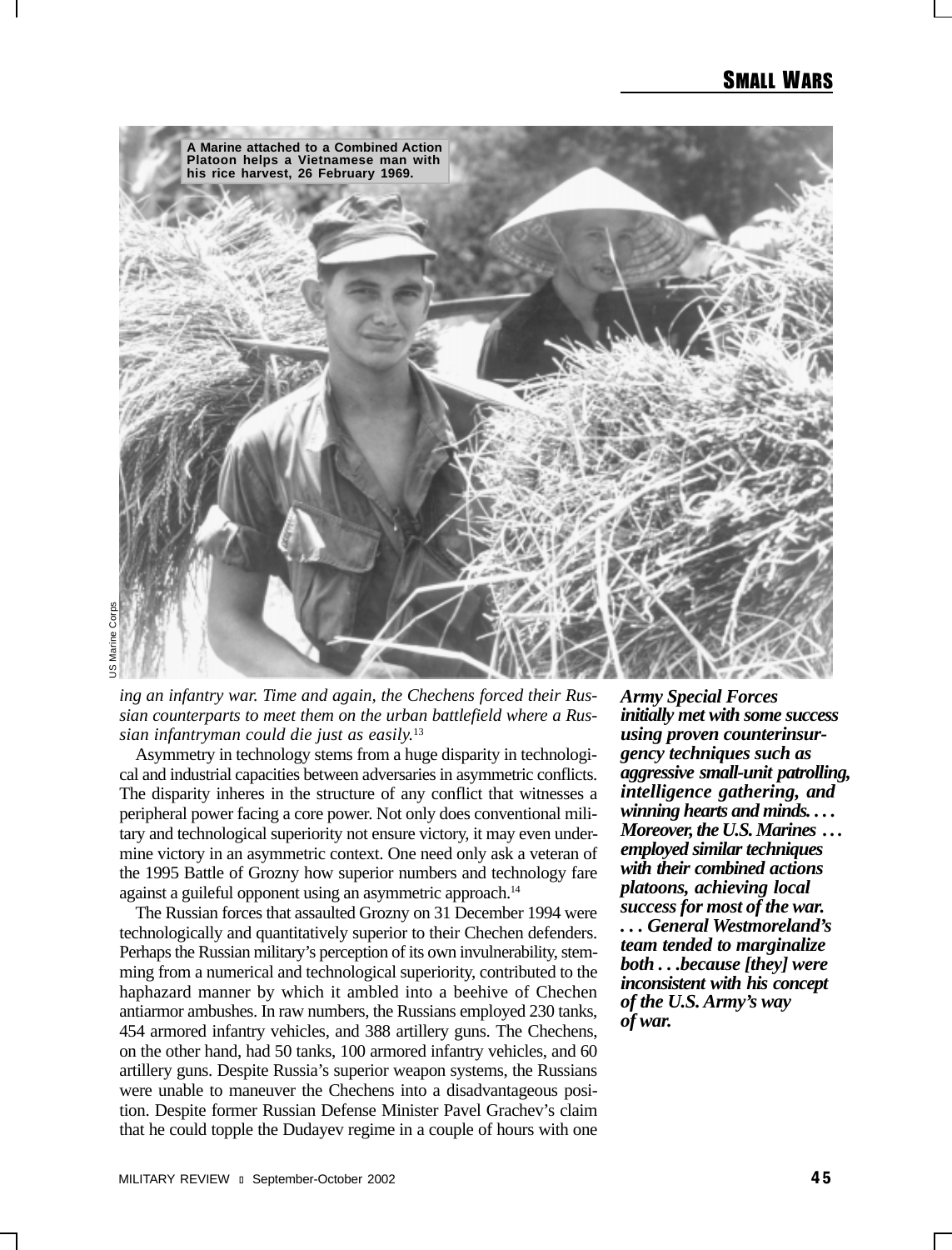*The Soviet army rigidly adhered to a big-war paradigm: "The Soviets invaded Afghanistan using the same military tactics as in the 1968 invasion of Czechoslovakia." What's more, the same officer who commanded the Czechoslovakian invasion, General Ivan Pavlovsky, also commanded the initial incursion into Afghanistan.* parachute regiment, the Chechen forces' skillful resistance in Grozny compelled the Russian forces to fall back from the city's center to regroup. Firing from all sides and from all floors, from city block to city block, Chechen antiarmor teams systematically destroyed a large number of Russian tanks with RPG-7s. In fact, during the New Year's Eve assault, one Russian regiment lost 102 out of 120 vehicles as well as most of its officers.<sup>15</sup>

The 1994-1996 conflict in Chechnya witnessed the massive use of Russian technology and firepower—carpet bombings and massive artillery strikes—the application of which exhibited little concern for civilian casualties or collateral damage. On the other hand, for the rest of the war, the Chechen forces avoided direct battles and isolated Russian forces into smaller detachments that could be ambushed and destroyed piecemeal. For the Russians, unskilled in counterinsurgency techniques and nuances, massed artillery became the substitute for infantry maneuver, and the conventional principle of the offensive "came to be interpreted as the tons of ordnance dropped on target."16 It seems, then, that instead of adopting the preferred counterinsurgent approach of separating the guerrillas from the people, the Russians in Chechnya tried to destroy the population, guerrillas and all.

The fact that the Russians' technological and numerical superiority did not enable them to achieve their objectives only highlights technology's chimerical nature. One author writes: "Technology offers little decisive

# **Is World Opinion Important?** Edward Bernard Glick

In the war against terrorism, the United States worries too much about international coalitions, just as it does about world public opinion. There is nothing wrong with building a coalition, whether against the al-Qaeda's Osama bin Laden or against Iraq's Saddam Hussein. But before it crafts a coalition, the United States should first inoculate itself against "coalitionitis," a potentially crippling politico-military disease that lets the most diffident members of an alliance diminish American resolve and results.

In the current phase of the antiterrorist war, when all is said and done, Pakistan and Uzbekistan are the only countries in Central Asia that are cooperating with the United States. Great Britain is its only true ally in Europe. And Turkey and Israel—which have more experience fighting terrorism than any other nation on Earth—are its only reliable partners in the Middle East.

As for international public opinion, nothing delights good people more than seeking solutions that are acceptable to it. Yet, nothing is more difficult for them to grasp than the myths and realities of international public opinion. In the heat of an issue, how many people realize that world public opinion is not based on a universally agreed-upon value system, that it is not always objective, that it is difficult to define, that

it is easily manufactured or manipulated, that it is fragmented and ephemeral, that it has a very short memory, and that it can often turn out to be wrong?

Take the matter of definition. How does, or should, one define world public opinion on a given issue? By the level of violence committed in its name? By its loudness? By its repetition? By its media coverage? By the language and number of resolutions the United Nations has adopted on the issue? By the tally of states invoking it on a particular side of an issue? By the total population of those countries?

Or take the fickle and forgetful nature of world public opinion. The Russia that international opinion condemned decades ago for invading Hungary and Czechoslovakia is the same Russia that was hailed for its anti-Israel attitude during those decades. The world public opinion that condemned U.S. intervention in Vietnam is the same public opinion that ignored China when it conquered Tibet. The intellectuals who condemned America's sometime use of nonlethal tear gas during the Vietnam war were the same ones who were silent when Iraq used lethal poison gas during the Iraq-Iran war. In short, world public opinion, to the extent that it exists, is always conditioned by multiple perceptions of democracy,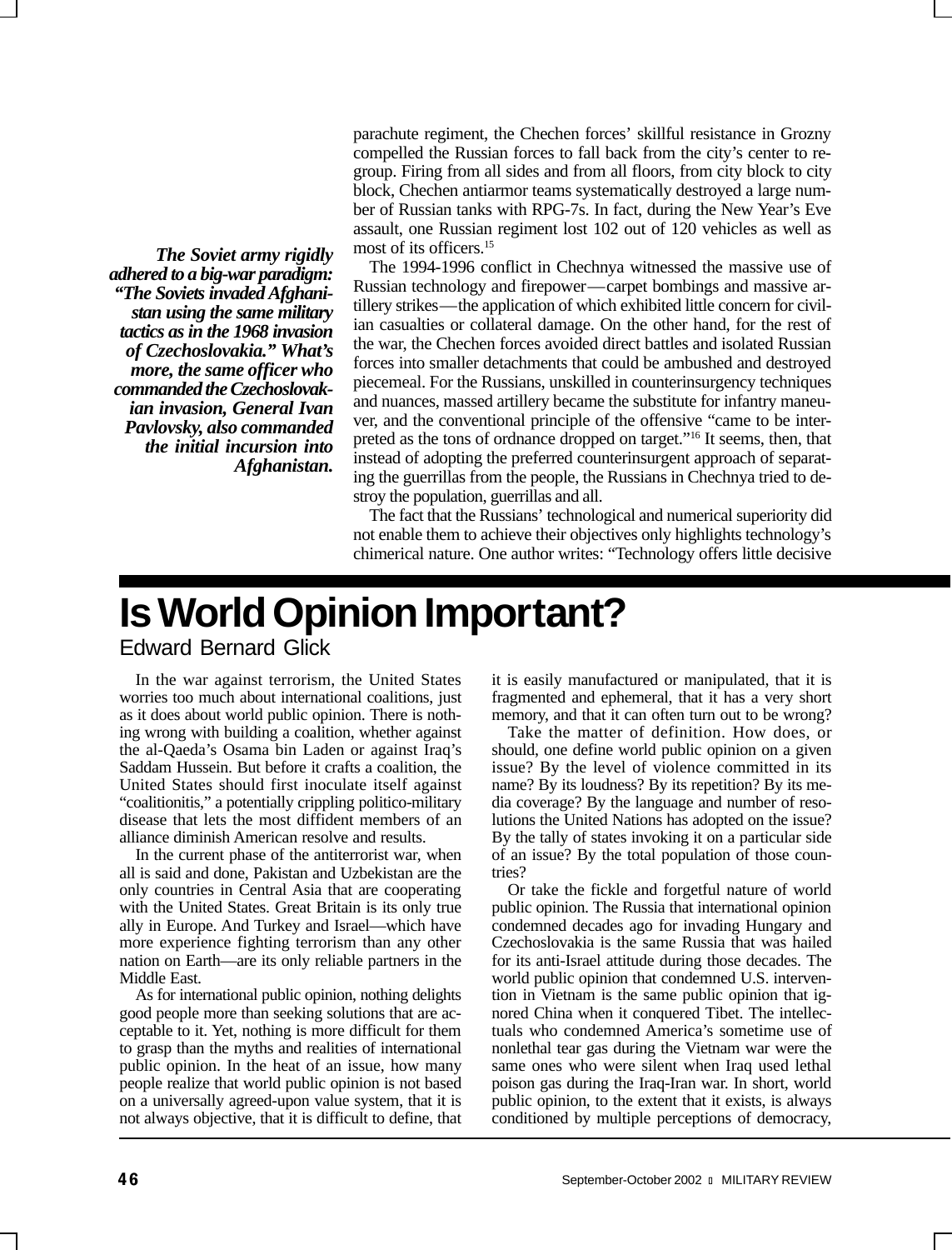advantage in guerrilla warfare, urban combat, peace operations, and combat in rugged terrain. The weapon of choice in these conditions remains copious quantities of well-trained infantrymen."17 Guerrilla war is more a test of national will and endurance than it is a military contest.

# Asymmetry of Will

*As far back as two millennia, the professional, salaried, pensioned, and career-minded citizen-soldiers of the Roman legions routinely had to fight against warriors eager to die gloriously for tribe or religion. Already then, their superiors were far from indifferent to the casualties of combat, if only because trained troops were very costly and citizen manpower was very scarce.*<sup>18</sup>

This quotation highlights a profound disparity that characterizes differences between imperial powers and nonimperial powers. Imperial powers are unable or unwilling to accept high casualties indefinitely in peripheral wars. The weaker side's will is sometimes manifested by a high threshold of pain that enables small powers to succeed against big powers. Samuel B. Griffith II explains: "Guerrilla war is not dependent for success on the efficient operation of complex mechanical devices, highly organized logistical systems, or the accuracy of electronic computers. Its basic element is man, and man is more complex than any of his machines. He is endowed with intelligence, emotion, and *will* (author's italics)."19

*Since Somalia, the United States' use of force has appeared to be even more restricted by a zero-deaths syndrome. Another manifestation was Kosovo where an air campaign exacerbated the notion of using force without bleeding. Moreover, the U.S. forces that deployed to Kosovo to conduct peace operations had no friendly casualties as their most important criterion for success.*

self-determination, wars of national liberation, colonialism, and imperialism.

Clearly, when a democracy such as the United States enters a war, it is obliged to debate, explain, and, if possible, justify its actions. But when Thomas Jefferson admonished his countrymen in the Declaration of Independence to afford "a decent respect to the opinions of mankind," he did not mean that the United States should be blindly obedient to mankind's opinions.

Americans should be particularly wary of European public opinion. Europe's elites, particularly on the left, have always been publicly contemptuous, but privately jealous, of the United States. They have mocked its dynamism, openness, diversity, informality, social mobility, and appeal to the world's masses. Despite the fact that America saved Europe in World Wars I and II, leaving thousands of U.S. soldiers buried in its military graveyards, Europe cannot accept that history has forced it to cede to the New World the Old World's cultural, diplomatic, economic, and military dominance in global affairs. When European intellectuals and their U.S. counterparts proclaim that the people of the world hate America, they forget that Americans are not paying money to have someone smuggle them into other countries. Rather, citizens of other countries are paying fortunes, sometimes risking life and limb, to be smuggled into the United States.

As for Arab public opinion and Arab emigration into the United States, Fouad Ajami, professor of Middle Eastern studies at the Johns Hopkins University School of Advanced International Studies, has observed that "something is amiss in an Arab world that besieges American embassies for visas and at the same time celebrates America's calamities."

It will not be true forever, but for the present, America is the only great power the dictionary defines as a state powerful enough to influence events throughout the world. That means, in essence, that whether it is fighting nonstate terrorists or trying to prevent rogue states from using weapons of mass destruction, America should do what it must do, even if from time to time it defies the voices of socalled world public opinion.

*Edward Bernard Glick is professor emeritus of political science at Temple University, Philadelphia, Pennsylvania. He received a B.A. from Brooklyn College and an M.A. and a Ph.D. from the University of Florida, Gainesville. He has published several books on the U.S. military and on Israel and its army.*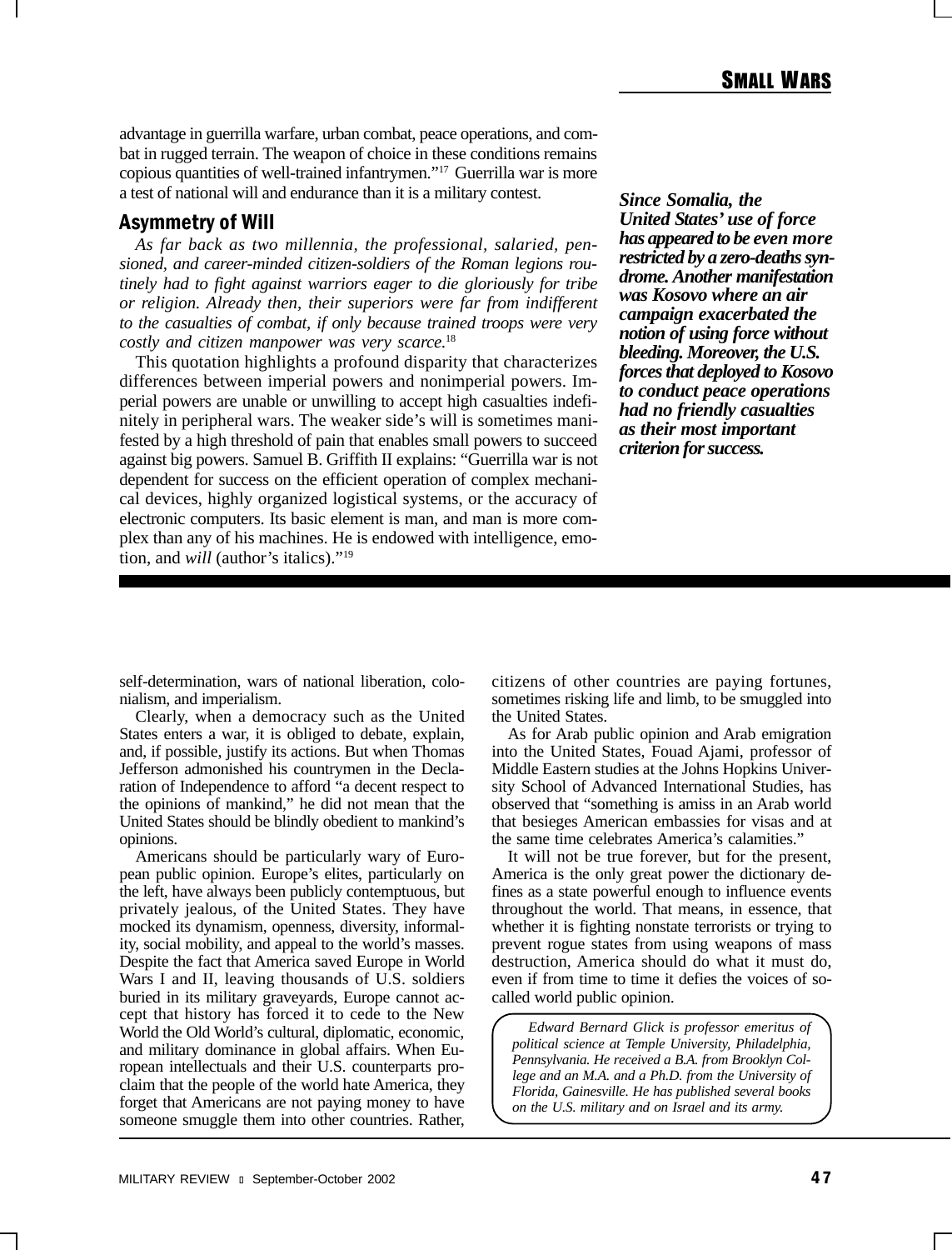*An asymmetric struggle implies that the war for the indigenous insurgents is total but that it is inherently limited for the great power. This is because the insurgents pose no direct threat to the great power's survival. Moreover, for the great power in an asymmetric situation, full military mobilization is neither politically prudent nor militarily necessary. The disparity in military capabilities is so great and the confidence that military power will predominate is so acute that the great power expects victory.*

All asymmetric conflicts exhibit this same disparity of will. No single phrase better captures this disparity than this question posed in "Gardens of Stone," a movie about the Vietnam war: "How do you *beat* an enemy who is *willing* to fight helicopters with bows and arrows?"<sup>20</sup> In Vietnam, enemy tactics seemed "to be motivated by a desire to impose casualties on Americans regardless of the cost to themselves."21 According to one RAND analysis of Vietnam, the enemy was "willing to suffer losses at a far greater rate than our own, but he has not accepted these losses as decisive and refuses to sue for peace."22 In Somalia, the enemy used slingshots against helicopters and used women and children as human shields during firefights.

Asymmetric conflict is not limited to military operations on the battlefield. The weak opponent looks to affect the great power's domestic cohesion, imposing a continual aggregation of costs on its adversaries.23 From a strategic perspective, the rebels' aim must be to provoke the great power into escalating the conflict. Escalation produces political and economic costs to the external power—soldiers killed and equipment destroyed—but over time, these may be considered to be too high when the great power's security is not directly threatened.

This problem was particularly acute during the Vietnam war when the Clausewitzian-minded U.S. security establishment incorrectly determined that destroying North Vietnam's means of waging war would affect its will to wage war. Even though the United States dropped more than 7 million tons of bombs on Indochina—more than 300 times the impact of the atomic bombs that fell on Japan—North Vietnam's will was resolute, but the United States' will wavered. Lacking the military means to destroy the United States' ability to wage war, Ho Chi Min and General Vo Nguyen Giap correctly focused on U.S. domestic political resolve to continue to support the war. Mao expressed this as "the destruction of the unity of the enemy," but another author explains it even more lucidly: "If the external power's will to continue the struggle is destroyed, then its military capability—no matter how powerful—is totally irrelevant."<sup>24</sup>

Big powers are less tolerant of casualties in small wars than their opponents are. This disparity arose again, this time during the U.S. Army's participation in Somalia: "The enthusiasm of the nation to take an active hand in crafting a new International order through the agency of the UN and multilateral operations, never strong to begin with, died along with 18 of America's soldiers on the streets of Mogadishu."25 The Army's operations there culminated with the 3-4 October 1993 battle in Mogadishu that left 18 U.S. soldiers killed and 84 wounded, compared to 312 Somalis killed and 814 wounded. The United States' entire involvement in Somalia witnessed at least 30 U.S. troops killed and more than 100 wounded whereas Somali casualties ranged between 1,000 and 3,000. However, 4 days after the ill-fated raid, President William J. Clinton announced the end of U.S. involvement in Somalia, "ostensibly because of the public's adverse reaction to the casualties."26 Since Somalia, the United States' use of force has appeared to be even more restricted by a zero-deaths syndrome. Another manifestation was Kosovo where an air campaign exacerbated the notion of using force without bleeding. Moreover, the U.S. forces that deployed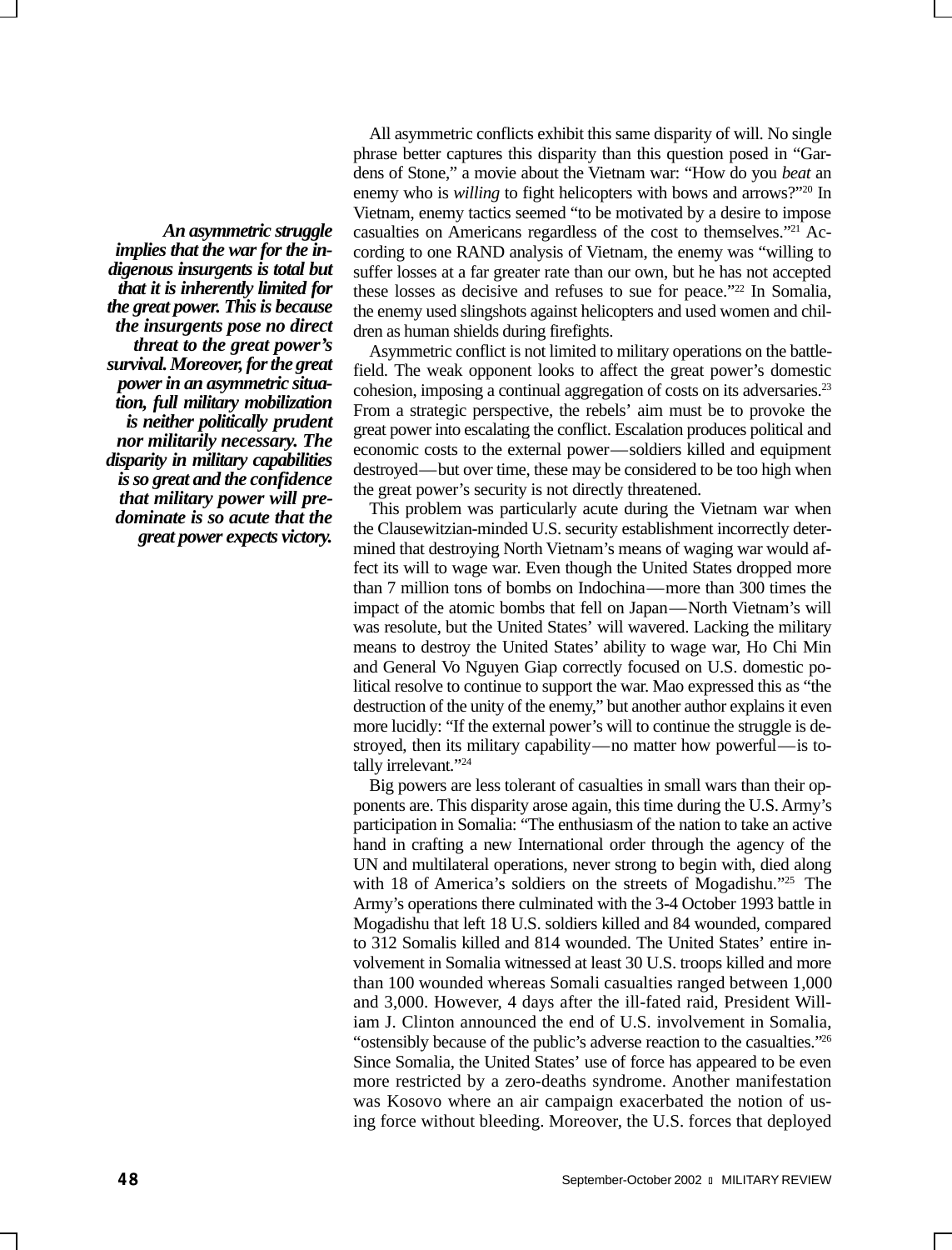

US Army

to Kosovo to conduct peace operations had no friendly casualties as their most important criterion for success.

# Embedded Conventionality

Great powers tend to exhibit homogeneity of military thought. Since the Prussian victory in the Franco-Prussian War, big powers have embraced Carl von Clausewitz as the quintessential oracle of war, and they continue to espouse a German-originated theoretical approach to both conventional and mechanized maneuver warfare. However, one can also discern in great powers' military cultures a singularly Jominian trait to separate the political sphere from the military sphere once the war begins. This creates two problems for great powers in asymmetric conflicts: poor or nonexistent politico-military integration and a go-with-whatyou-know approach that translates into the preferred paradigm—midor high-intensity conventional war. Add to this the tendency of large organizations to change very slowly, and the result is a military that clings to a conventional approach in situations where a conventional approach is not appropriate or effective such as during asymmetric conflicts. $27$ 

Nowhere was this more manifest than in the Soviet invasion of Afghanistan. The Soviet army that invaded Afghanistan was not trained to conduct counterguerrilla operations but to conduct conventional highintensity warfare on European plains. Author Scott McIntosh stated: "[Soviet doctrine placed] a premium on mass, echelonment, rapid maneuver, heavy fire support, high rates of advance and coordinated, combined arms actions at all levels."28 The Soviet army did not have the doctrine or the skill set to fight an unconventional war. There were no

*Big powers are less tolerant of casualties in small wars than their opponents are. . . . The Army's operations [in Somalia] culminated with the 3-4 October 1993 battle in Mogadishu that left 18 U.S. soldiers killed and 84 wounded, compared to 312 Somalis killed and 814 wounded. The United States' entire involvement in Somalia witnessed at least 30 U.S. troops killed and more than 100 wounded whereas Somali casualties ranged between 1,000 and 3,000.*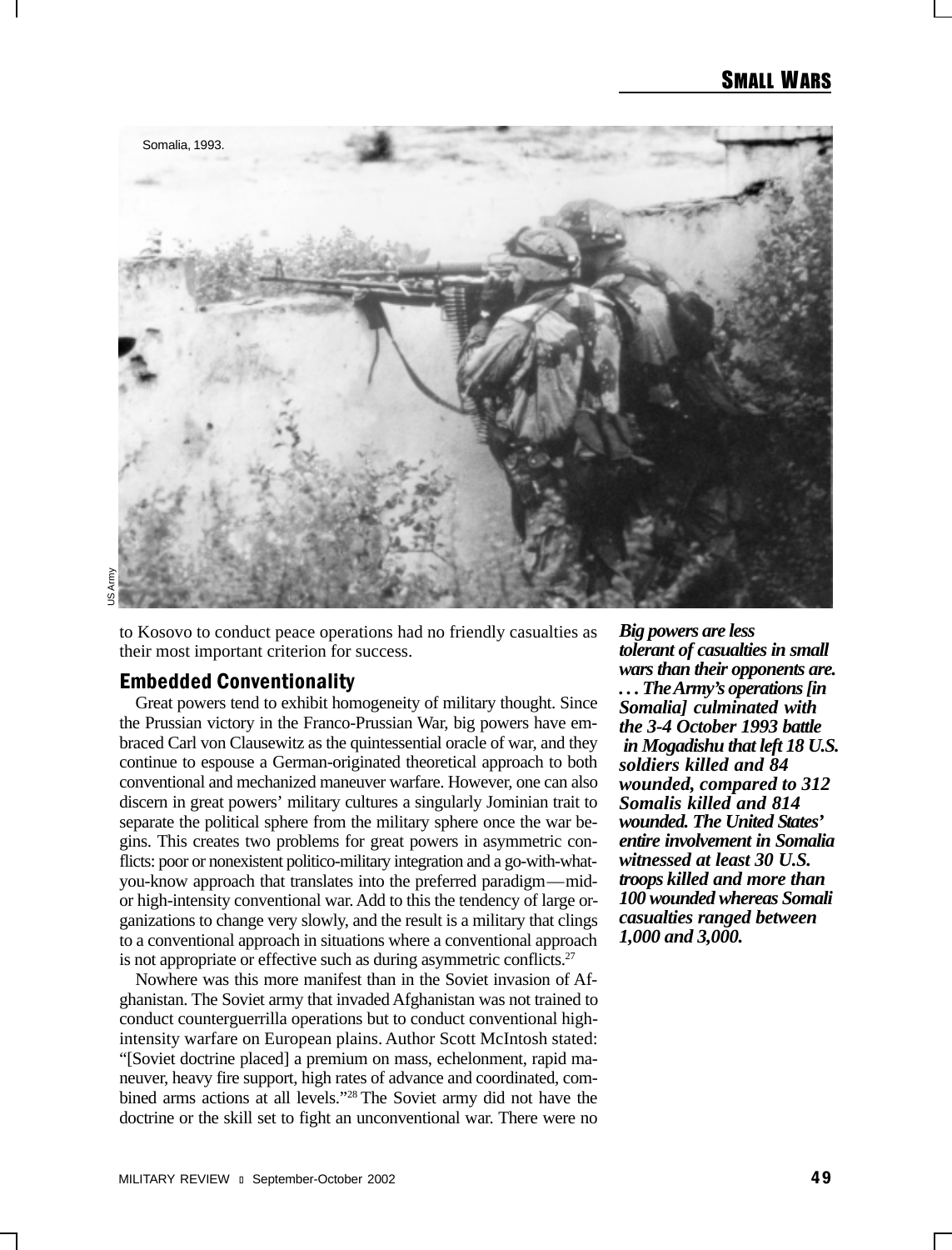conventional fronts or rears to penetrate with massed advances of heavy armored forces; instead, the Soviets faced an unorthodox, tenacious, and elusive enemy in difficult, mountainous terrain. The goal of a quick and decisive victory quickly became unrealistic.

The Soviet army rigidly adhered to a big-war paradigm: "The Soviets invaded Afghanistan using the same military tactics as in the 1968 invasion of Czechoslovakia."29 What's more, the same officer who commanded the Czechoslovakian invasion, General Ivan Pavlovsky, also commanded the initial incursion into Afghanistan. The Soviet army conducted large-scale armor warfare up until 1982. About twice a year, the Soviets conducted huge conventional offensives, using motorized rifle divisions trained for battle against NATO in central Europe rather than using their lighter and better-suited airborne units. The excessive force and indiscriminate destruction that this approach entailed, however, did not win hearts and minds. The Soviets' scorched-earth approach of the mid-1980s stiffened rebel resistance.

Vietnam was also essentially a counterguerrilla war until the United States tried to transform it into something it was not by "Americanizing" it. In fact, in 1961 and 1962, U.S. Army Special Forces initially met with some success using proven counterinsurgency techniques such as aggressive small-unit patrolling, intelligence gathering, and winning hearts and minds. By the end of 1962, the Special Forces had recovered and secured several hundred villages from the Vietcong. Moreover, the U.S. Marines operating in the I Corps area employed similar techniques with their combined actions platoons, achieving local success for most of the war. However, General William C. Westmoreland's team tended to marginalize both the Special Forces' efforts and the Marines' combined actions platoon program because both were inconsistent with his concept of the U.S. Army's way of war: conventional, lots of firepower, and harnessing technology to search and destroy.

It has been argued that the U.S. Army never seriously attempted counterinsurgency in Vietnam. Its lack of flexibility was summed up in the remark at the beginning of this article: "I will be damned if I will permit the U.S. Army, its institutions, its doctrine, and its traditions to be destroyed just to win this lousy war."30 The American victory over the Germans and Japanese during World War II "had been so absolute, so brilliantly American, that the notion of losing a war was unthinkable."<sup>31</sup> The solution for that war's victory, "superior firepower, superior manpower, superior technology," became the formula for victory for the rest of the century and encouraged commanding generals in Vietnam "willfully to underestimate their enemies and over-estimate their own battlefield prowess."32 The U.S. Army was unable to adapt to the kind of war the North Vietnamese and Vietcong conducted. "By its more conventional response, its strategy of attrition and the unceasing quest for the big set-piece battle, the Army became, in effect, a large French Expeditionary Corps—and met the same frustrations."33 The U.S. Army placed marginal emphasis on unconventional warfare doctrine. With scant interest or recent practice in counterinsurgency on a large scale—and few recognizable payoffs in career promotions or annual budget allocations—the evolving U.S. Army strategy was predictable. "The Army was going to use a sledgehammer to crush a fly, while the practice of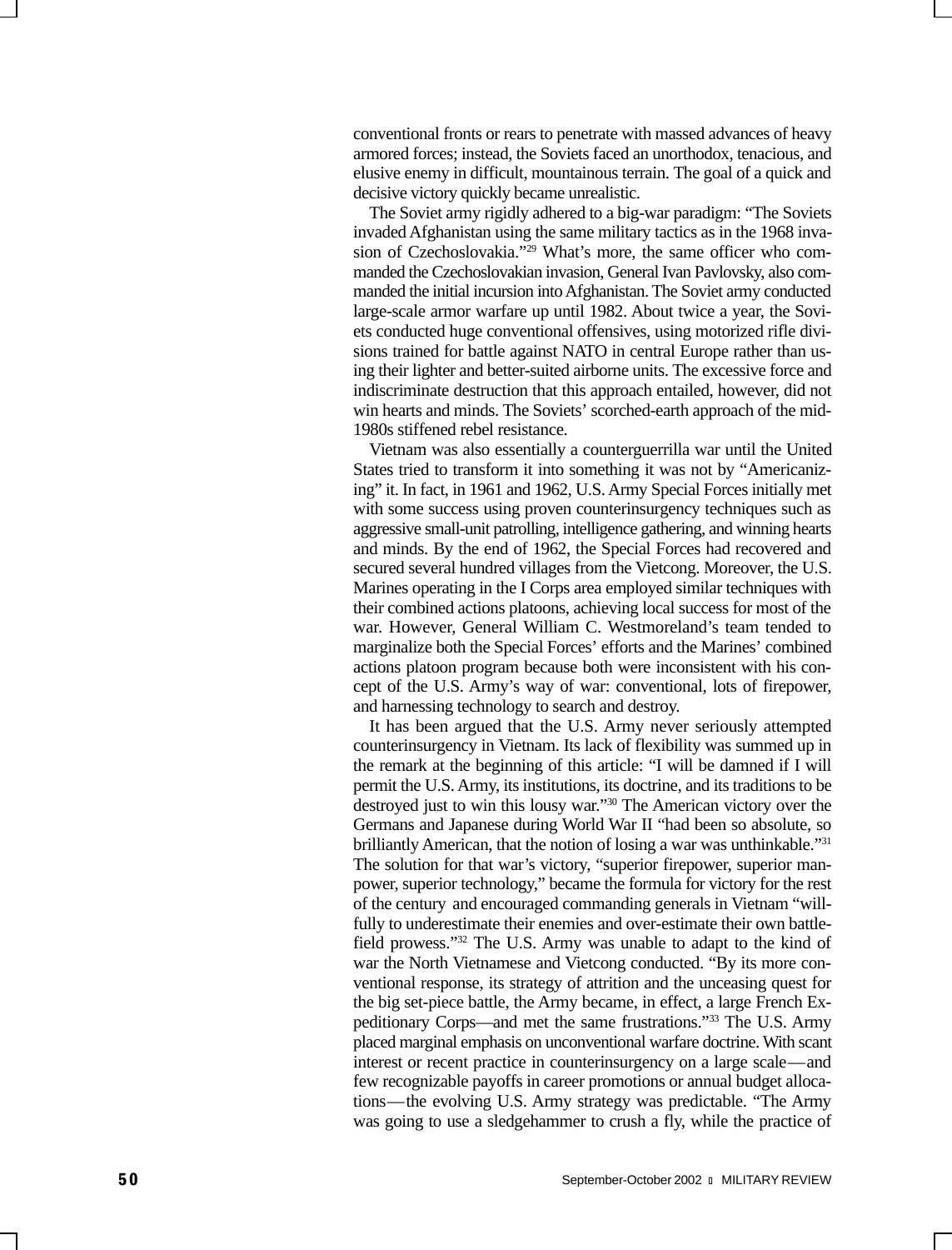

unconventional war was left largely to the Special Forces."34

The good news is that after more than a decade of doing things other than war, U.S. military culture is changing—it is becoming more disposed to operations outside its historical paradigm. This is manifest, in particular, by the fact that the Army's core leaders are reflecting and effecting changed attitudes toward peace operations. In a U.S. Institute of Peace (USIP) report that interviewed a group of general officers, General Eric K. Shinseki observed that he had to face a cultural bias in Bosnia because "Army doctrine-based training prepared him for war fighting at all levels, but there wasn't a clear doctrine for stability operations."35 However, as the current Chief of Staff, U.S. Army, Shinseki is driving change in the Army's mind-set and force structure to make it more strategically relevant. The USIP report also concluded that peace operations are "the new paradigm of conflict that will confront the army in future deployments as more failed states emerge and peace enforcement and nation-building become staples of the senior military leadership diet."36 In another study, the former Implementation Force chief of staff expressed the need to "build a military capable of many things not just the high end."37

In October 2001, the U.S. military prosecuted an effective and unprecedented strategy against the Taliban regime and al-Qaeda in Afghanistan. Combining precision bombing and employing Special Forces in an unconventional warfare role, the U.S. military essentially decapitated the oppressive Taliban rule there. However, the U.S. war in

*Combining precision bombing and employing Special Forces in an unconventional warfare role, the U.S. military essentially decapitated the oppressive Taliban rule there. However, the U.S. war in Afghanistan is different from the examples discussed here in one significant way. In the war against terrorism, U.S. military forces are defending the United States' vital interests. In this respect, this war has more in common with World War II than it does with Vietnam or Somalia. It is a war as a crusade against a nonstate actor that attacked and continues to threaten the U.S. homeland.*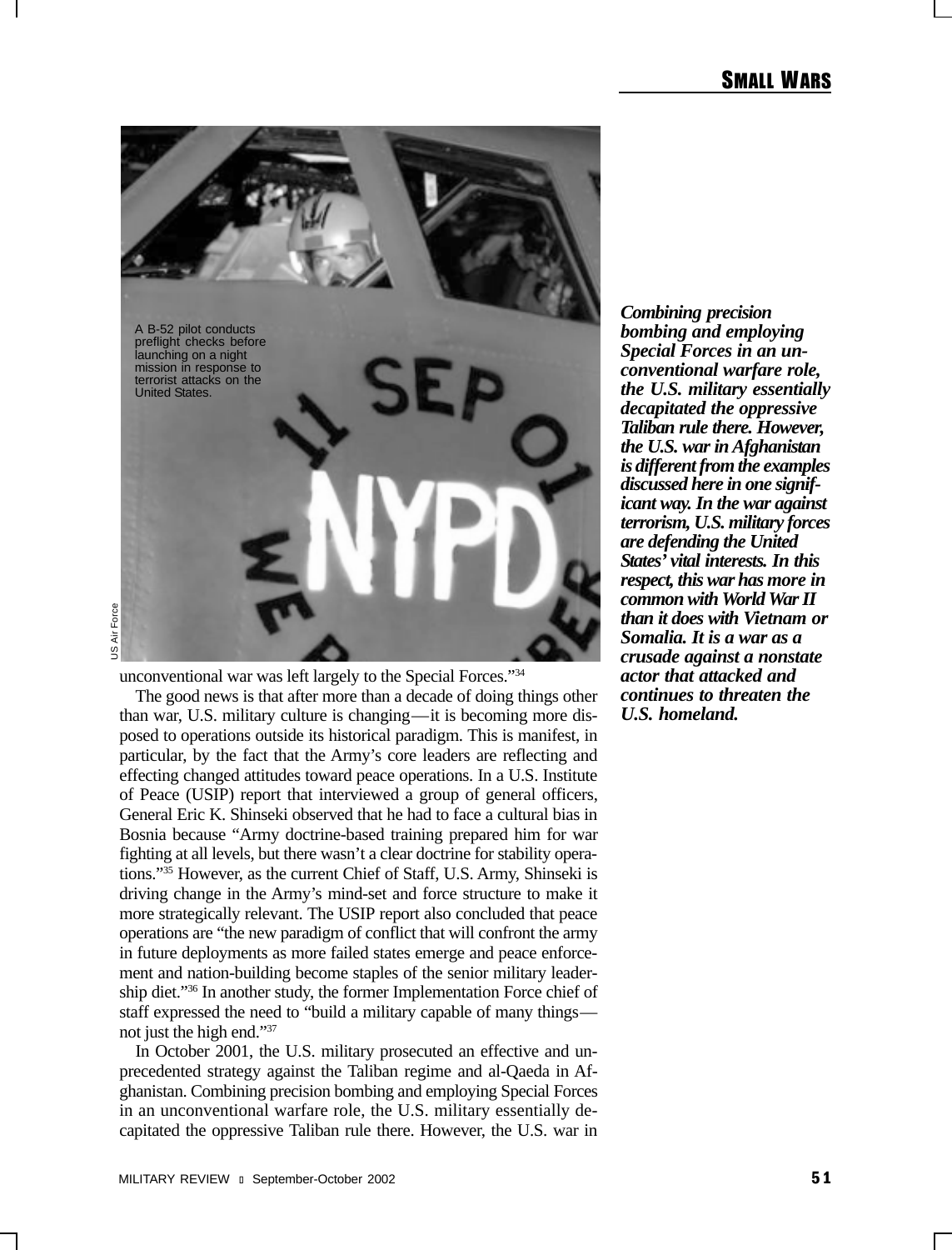*Asymmetric conflict is not limited to military operations on the battlefield. The weak opponent looks to affect the great power's domestic cohesion, imposing a continual aggregation of costs on its adversaries. From a strategic perspective, the rebels' aim must be to provoke the great power into escalating the conflict. Escalation produces political and economic costs to the external power—soldiers killed and equipment destroyed—but over time, these may be considered to be too high when the great power's security is not directly threatened.*

Afghanistan is different from the examples discussed here in one significant way. In the war against terrorism, U.S. military forces are defending the United States' vital interests. In this respect, this war has more in common with World War II than it does with Vietnam or Somalia. It is a war as a crusade against a nonstate actor that attacked and continues to threaten the U.S. homeland.

Both the United States and al-Qaeda appear to be fighting to achieve unlimited ends: the United States is trying to eradicate the al-Qaeda terror network around the globe, and the enemy wants to get the United States out of the Middle East and East Asia. In this case, the U.S. public will probably continue to tolerate casualties and to support a protracted counterterror war because it is clear that this effort is defending U.S. vital interests. For the same reason, U.S. political leaders agree and have resolved to successfully conclude this war.

The war in Afghanistan is distinct in another important way. The first, and most successful, campaign there was U.S. special operations troops operating in a proinsurgent role—the U.S. military initially was the guerrilla. Being the guerrilla and countering the guerrilla are two very different things. Since the beginning of 2002, however, the U.S. military has conducted counterguerrilla operations in eastern Afghanistan. Although the final outcome is yet to be determined, an approach that combines intelligence, small special-unit actions, and precision bombing has been successful inside Afghanistan.

However, the potential for safe haven for the Taliban and al-Qaeda fighters along the porous and sparsely guarded 1,300-mile Pakistani border seems to have been realized since Pakistani national police sources estimate that as many as 10,000 Taliban cadres and 5,000 al-Qaeda fighters are hiding in sanctuaries inside Pakistan. This situation presents a vexing conundrum: whose forces can and will search out the 15,000 enemy soldiers who are being harbored inside a friendly state by and among the 1 percent of the population who are Islamic extremists and the 15 percent of the population who are anti-American?38 If it is at all possible that U.S. forces may enter Pakistan to help that government isolate and eradicate these 10 to 15,000 jihadist guerrillas, there are some lessons from another war in Asia more than a quarter of a century ago that can help show the United States what not to do.

Of all the services, the U.S. Marine Corps seems to be the best incubator for serious thought about small wars. The Marines sponsored two works on small wars that are worthy of dusting off as the U.S. military continues its global fight against al-Qaeda guerrillas. The first is a U.S. Marine Corps primer that was published in 1962, *The Guerrilla*—*and How to Fight Him*, and the second is the 1940 U.S. Marine Corps *Small* Wars Manual.<sup>39</sup> The latter offers timeless guidelines and techniques for conducting counterguerrilla operations: "In small wars, caution must be exercised, and instead of striving to generate the maximum power with the forces available, the goal is to gain decisive results with the least application of force. In small wars, tolerance, sympathy, and kindness should be the keynote of our relationship with the mass of the population. Small wars involve a wide range of activities including diplomacy, contacts with the civil population and warfare of the most difficult kind."40 **MR**